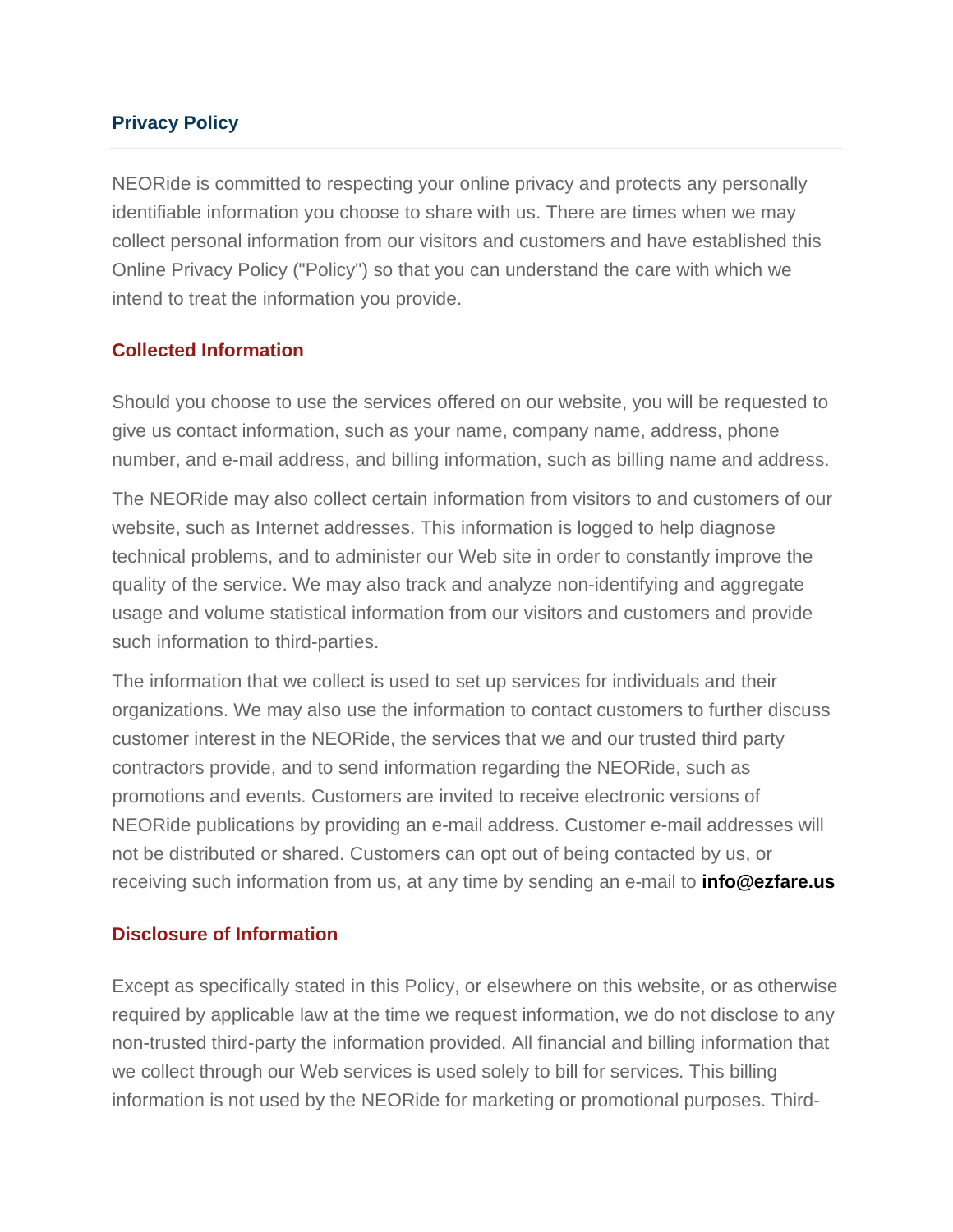parties, such as content providers, may provide content on our Web site but they are not permitted to collect any information nor does the NEORide share any user information with these parties.

The NEORide reserves the right to disclose user information in special cases, when we have reason to believe that disclosing this information is necessary to identify, contact or bring legal action against someone who may be causing injury to or interference with our rights or property, other web site users, or anyone else that could be harmed by such activities. We may disclose personal information in response to a subpoena or when we believe in good faith that the law requires it or to respond to an emergency situation.

# **Cookies and Other Tracking Technologies**

Upon your first visit to our website, the NEORide sends a "cookie" to your computer. A cookie is a piece of data that identifies you as a unique user. The NEORide can use cookies and other tracking methods to improve the quality of our service, to acquire a better understanding of our user base, and to tell us whether customers and visitors have previously accessed our Web site.

Most browsers are initially set up to accept cookies. You can reset your browser to refuse all cookies or to indicate when a cookie is being sent. Be advised, however, that some parts of our Web site may not function properly if you refuse cookies.

# **Links to Other Sites**

Our Web site contains links to other web sites. The NEORide does not control such third-party sites and the NEORide is not responsible for the privacy practices or the content of these other web sites. While we seek to link only to websites that share our high standards and respect for privacy, we are not responsible for privacy breaches by any third-party site. Customers and visitors are strongly advised to check the policy statement of these others web sites to understand their policies. Customers and visitors who access a linked site may be disclosing their private information. It is the responsibility of the user to keep such information private and confidential.

# **Security**